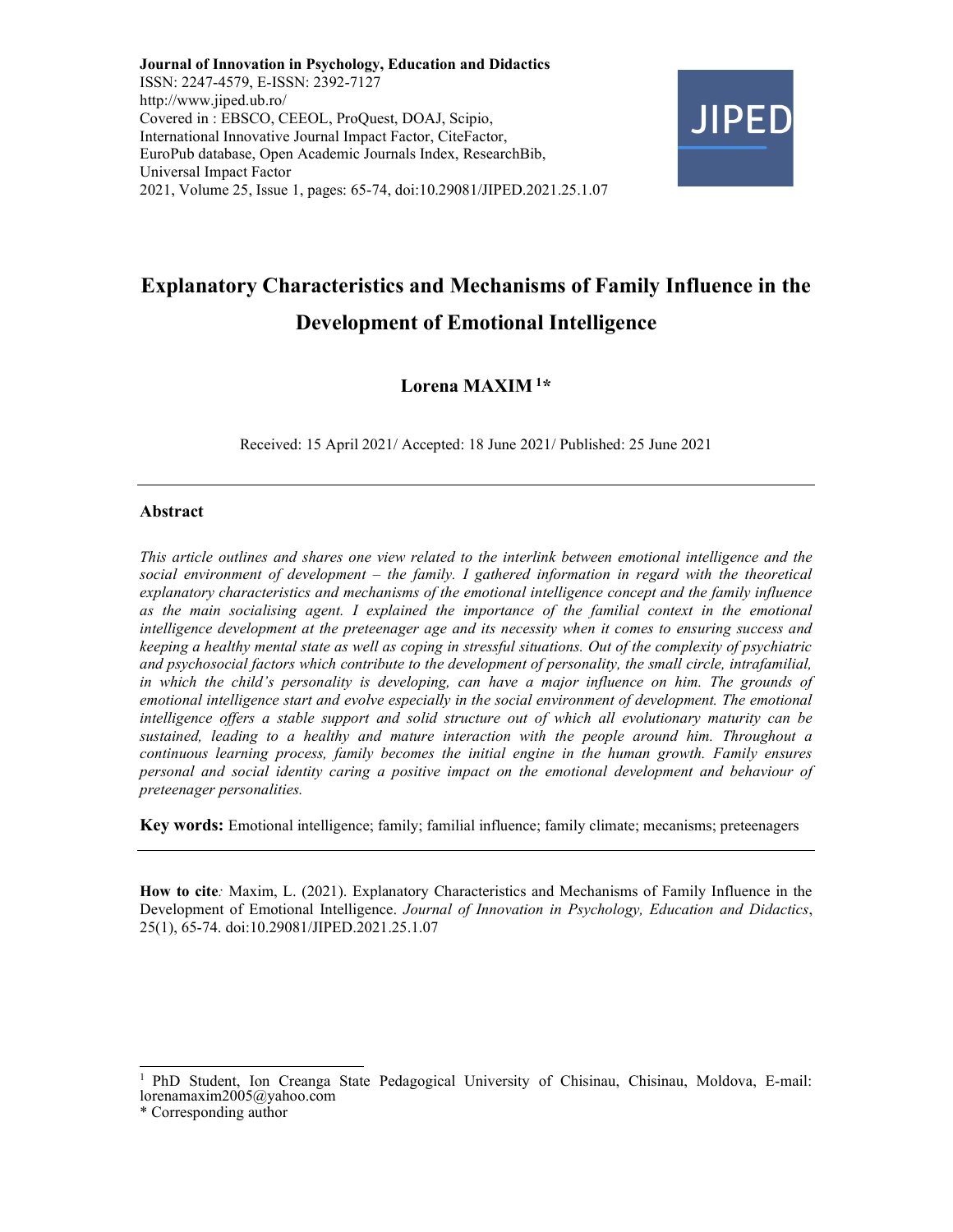#### 1. Introduction

The complex educational avenue which is passed by the human being from the biological existence to the social existence is the civilisation road from nature to society. This process happens gradually through the amplification and continuous improvement of the connections with the environment, which equals with its expansion from primary, inferior behaviour to the social, superior ones. We are part of a society which is too adapted to the performance concept, where everything is assessed on a quantitative, and not qualitative scale of things, including the human being. The man is a social being who exists in social relationships. The collection of these relationships is internalised and embodied by each individual, forming the core of their personality. The quality of it largely depends on the quality of social relationships. Out of the complexity of psychiatric and psychosocial factors which shape the personality, the small circle, intrafamilial where the child's personality evolved can have a major importance over him (Pavelcu, 1982). The familial environment disturbed by the transitory period in which our country is, influences the development of preteenagers personality. It is necessary to focus our attention on the identification and transformation of those psycho-socio-cultural environmental factors which can become damaging, and on shaping a harmonious personality of preteenagers, the adults of tomorrow. Thus, to ensure a harmonious personality, we should build and form a psychosocio-cultural environment where these social relationships are present.

Out of the social environment, the family has the deciding influence as the socio-cultural and affectionate environment. The social-cultural environment gives substance to the personality. Family, the place where the future conduct grounds are set, is today within a period of radical changes, either through divorce/ break-ups (the divorce rate is growing, while the lowering marriage rate becomes a threatening reality, demographically speaking), or through the disruption of familial relationships, which has an immediate and remote psycho-pathogenic impact. Family represents the natural, normal habitat of the child, the most intimate and necessary environment for the formation and development of the child (Druță, 1998). Inside the family, the child creates its own principles, wishes, certainties, passions, will and character traits. Neglecting any of his needs - such as being part of a familial environment, or emotional and affective incentive, cognitive, motor, of autonomy and assistance incentive – due to the need to satisfy other pressing constraints, or due to the impossibility of ensuring them, reflects the violation of the most fundamental child's right, the one of being a whole human being (Zamfir, 1994). Every human group creates its own basic personality. The influence of the social factors is essential. Personality forming cannot be designed outside the social. V. Pavelcu (1982) states that: "Each of us is a character to the extent that we occupy a position in a social system, and we are personality, to the extent we integrated in a system of social values". An increased degree of social aggression, in a period when moral, spiritual, ideological and political values are dropping and we are looking for their restoration, is reflected in the preteenager stage, but also a result of family transformations, especially its socialising and educational functions. (Crețu, 2011).

This article begins from the affirmation that prepuberty represents a developing period characterised by increases and fast physical, intellectual, socio-affective changes which are often accompanied by disorders, doubts and confusions. Preteenagers should be emotionally trained during these modern times, taking into account the conditions that surround an agitated, rushed life, times that can redirect them to an unacceptable social behaviour in the cultural and social context. They are in a disturbed internal state, they are confused, repressed, depressed and in descendance with their social developing situation. They live in a rooted ambiguity state. Often, during prepuberty, depressive symptoms can manifest, character disorders, or of sexual identity. Physical transformations are associated with equally significant psychiatric changes, with conflicts which can show up and numerous efforts to adapt.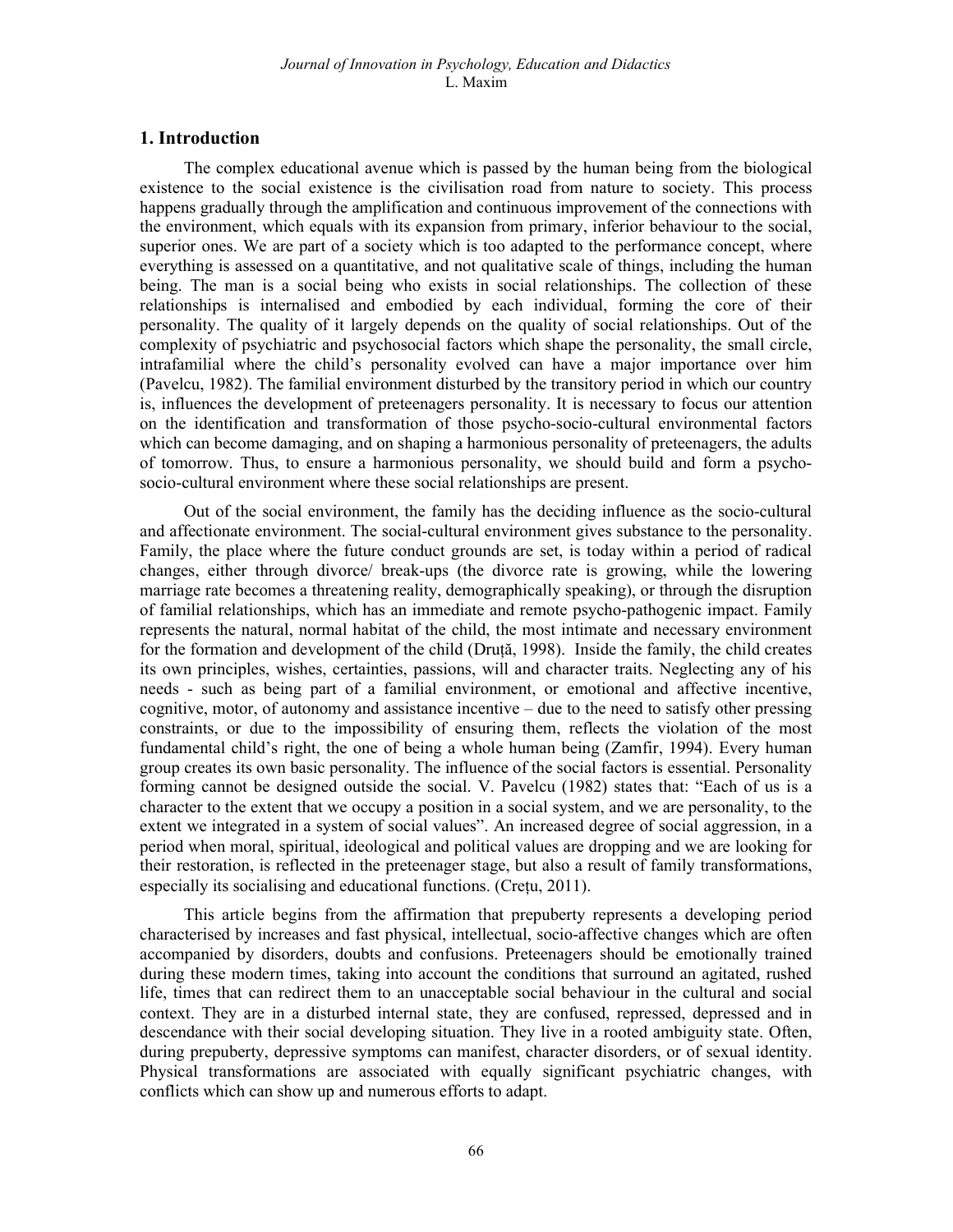#### 2. Characteristics of emotional intelligence at preteenager age

The complexity of this development stage is sustained by prepuberty neurocognitive changes which create logic and abstract thinking, the development of moral personality, of the core of the personality and the internalisation of the object relationship, affirmation of selfidentity and self-image (Verza, 1997). Of major importance at preteenager age is establishing of identity, of the sense of life. This period is characterised by the classification and intensification of the goals' elaboration, through an intense personality development, through obvious solidification of the world concept and life, through an intense evolution of the cognitive, affective and voluntary aspect (Schiopu, 1997). Closely tied to the inclination of self-affirmation is the preteenager curiosity as to 'discover himself', to develop the self-consciousness, selfcharacterisation and self-realisation. That is why, they have moments of segregation, selfanalysis, undeniable concerns as to their interior life, obvious tendencies towards selfimprovement, by taking dynamic action, developing their value judgements, building their trusts, and their own lifestyle (Cuznetov, 2004). By summarising data from various research, significant factors in prepuberty are represented by anxiety, tendency towards frustration, rigidity and nonconformity, the need of setting free of controversies, redirecting towards the inside or outside, defensiveness, self or external punishment, neuroticism, or tendency of hedonism (Minulescu, 1966). When taking contact with the unfair structure of social life, the preteenager becomes a protestant being towards social order, often through messy means or free gestures, sometimes even offences (e.g., violent theft).

Emotional states are very important in preteenager lives, and the way information coming from the external environment is understood, how the alarm system that informs them how they are, how they function, represent defining qualities in developing emotional intelligence. By looking at emotions progressively, it can be seen they have adaptive and informative value in relation to meaningful interactions. Emotions creates three types of processes which show at different levels:

- a psychosocial level, which consists of attributing the personality traits, of social skills, of the individual style of behaviour where emotions meet relevant functions through neuromuscular expressions.

- a biological level, which entails the dynamic process of body growth and biological maturity.

- a cognitive level, understood through learning, attention, memory, language, thinking, rationality and creativity.

These three levels are co-dependent and have different implications in emotions functionality. According to preteenagers emotional changes, the need of education based on emotions as answers to the requirements of contemporary society is obvious, such as: anxiety, depression, violence, drug addiction, behaviour disorders, eating disorders, etc. (Crețu, 2005). Simultaneously, the assimilation of hypothetical-deductive thinking takes place step by step – thinking which includes new concepts about the universe, about connections with adults, phenomena which happen unpredictably and make reality seem uncontrollable. On one hand, this thinking helps preteenagers in the slow evolution towards adulthood, on the other, it is a form of showing conflict.

The pre-teenager can live sometimes the so-called "juvenile originality crisis", when they consider their family "out of fashion", they himself not being integrated in the adult social environment. During this crisis, they can live a gap between wishes and possibilities, which is where the tendency towards rebellion begins, in front of the disparity of reality and the fictional ideal. Another cause of conflicting reactions in their behaviour is represented by authority parental conflicts, between the independency desire of the preteenager and the familial authority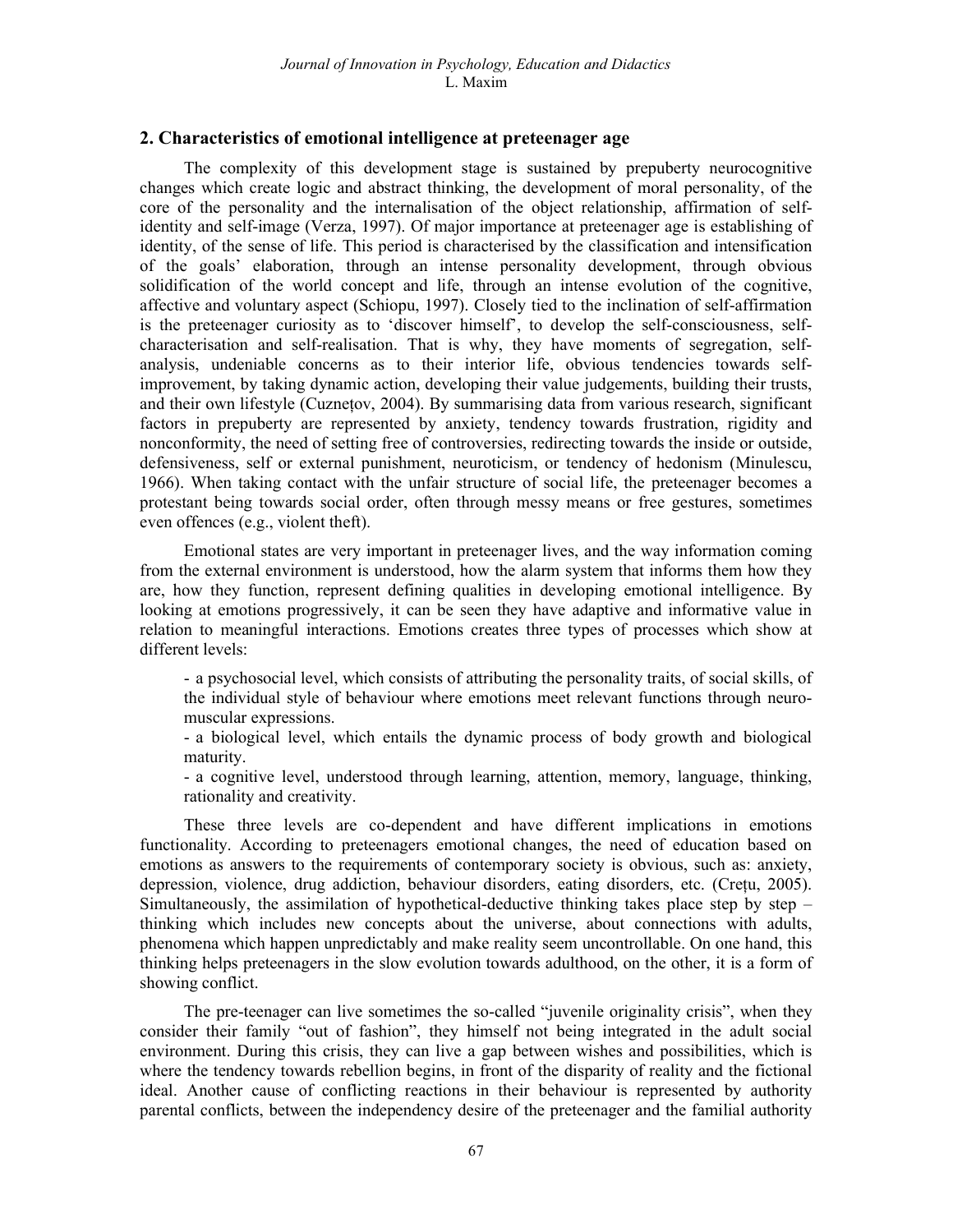(Neculau, 1996). During this period, the undeniable detachment from parents begins, which externalises through refutation conduct, leading even to avoiding their physical presence and rising suspicions in relation to their principles. The 'liberation of parents' process, this need of separation from them and from the familial circumstance, favours the assignment of a radical degrading behaviour. This confers them an emptiness, hesitative, indecisive feeling, an inner storm which can transform them in easy victims of the negative influences of the environment. Between preteenagers and parents rise conflicts between the parents' 'outdated' ideas and their own emotional opinions. A tactless attitude of the family can only lead to the preteenager's opposition, but can also generate behaviour disorders (CSCPT, 1994).

#### 3. The role of the family in the emotional development of preadolescents

Defined as the fundamental unit of the society (Druță, 1998), the family does not escape these changes, its stability being threatened by external stress and social uncertainty, which can reflect greatly on its internal stress. Even for parents, this transitory moment of the preteenager age is tender. They have to find an emotional and educational balance, which entails a significant adaptability and the reinterpretation of the preteenager image, as to understand how they feel and what they message they want to send. This leads to the identification of another need of the preteenager, the need of being understood. Dialogue between the parents and them in this period is absolutely necessary. The truly remarkable learning of the dialogue is represented by the emotional climate, in the tone used. But what is understanding? It certainly means to understand the words' semantics, the developing speech, the understanding of the distinctive construct, the understanding of the affective disposition which represent the ground of this behaviour. Through this acceptance, maintaining the emotional disposition active is feasible, and exerting the parental influence.

Family can be widely defined as a social group where the members are tied through age relations, marriage or adoption and who live together, cooperate under economical report and take care of children (Murdock, 1949). In the narrow sense, the family appears as a social group formed by a married couple and its children. The core family (including husband, wife and children) is, apparently, universal. It contains the main four fundamental functions for the social life: sexual, economical, reproductive and educational. As a result, one of the core functions of the family is to raise and educate the next generation (Zamfir, 1998). In every society, the family represents "a human community form, composed out of at least two individuals, bound by marriage and/or paternal ties, realising, more or less the biological and/or psycho-social side" (Mitrofan & Ciupercă, 1991, pp. 141-145). We will stop by this point further on, trying to establish to what degree is the family involved in children's development. R. Vincent defines family as a "endowed group with its own characteristics, which lives by certain customs, respecting traditions unconsciously, which applies certain educational rules, in a word, creating an environment" (Cuznețov, 2004). The familial environment as a psychogenic factor which can be seen in the conformation aspect, of structure, of economical-social factors and of educational gaps, intricately sides.

Under the structure side, the familial environment can present diverse deficiencies of legal, social, moral nature, tied to situations as such: infidelity, abandonment, divorce, concubinage, death, addictions, sexual vices, or even full absence of the familial environment (Străchinaru, 1969). Familial dissociation is the most frequent structure default. It was defining as the socialmoral anomaly in which the father or the mother of the child lack the familial home due to voluntary causes (separation, divorce, abandonment), or involuntary (death, imprisonment), which entail stressful consequences for the child. "There is a warning with regards to the high risks which this kind of family has on the child, in the sense that, when one of the parents is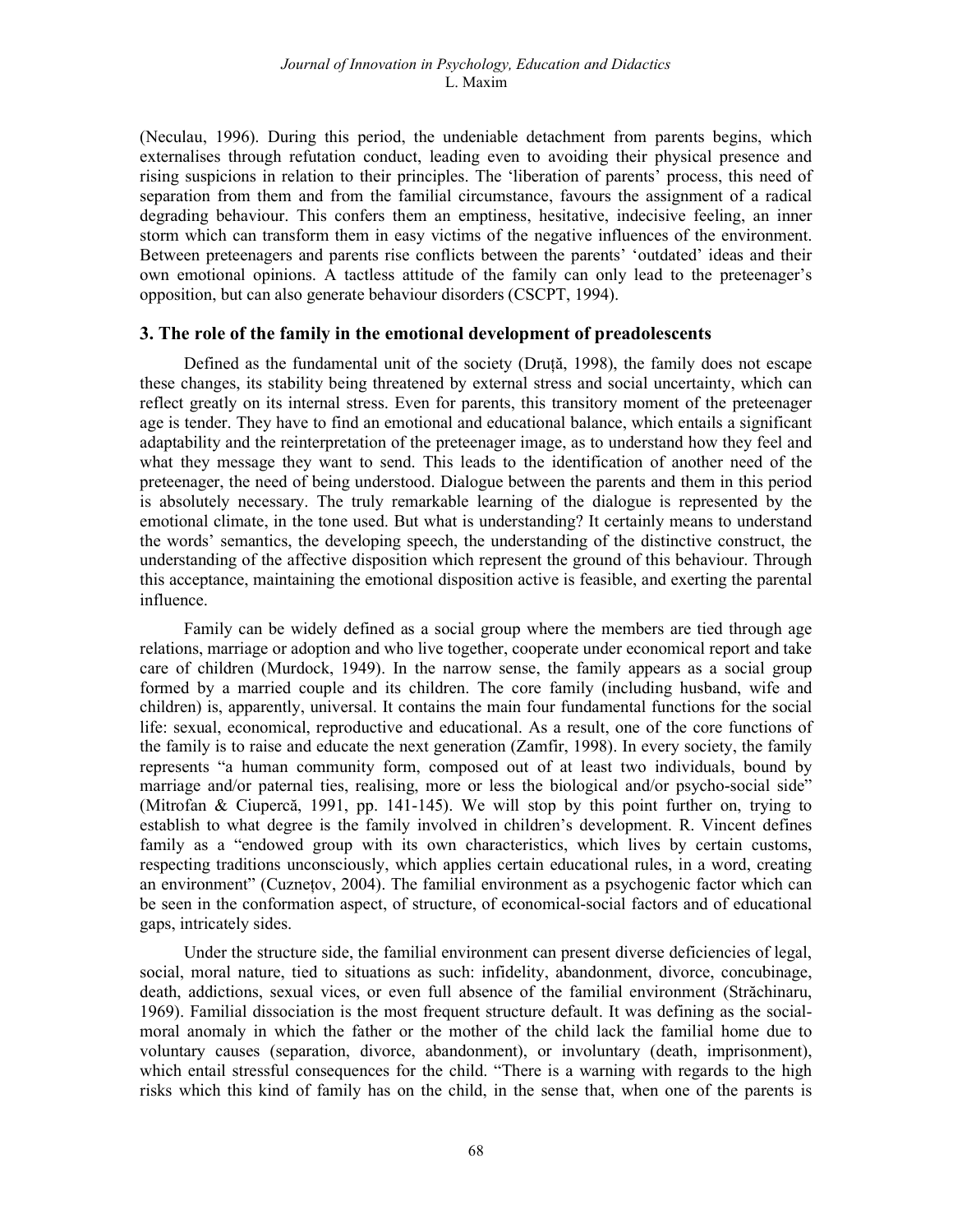absent, the family loses its capacity to function in a healthy manner" (Mitrofan, Zdrenghea, Butoi, 1994).

The socio-economical situation of the family in generating undesirable conduct of children can be seen in light of lack of work (unemployment) or exploited work, living space, management and administration of the family budge, of hygienic conditions of living, or illness cases. Certainly, insanitary dwellings have unfavourable consequences on the children's conduct, as well as on their somatopsychic health state of all family members. At the same time, in these sorts of living conditions, cleaning, order and organisation are poor most of the times (Străchinaru, 1969). In many families with conduct deviations, their budget is usually restricted, due to the fact that parents are often unqualified or underqualified. When the socio-economical level is low, the child with conduct deviations often presents limited intellectual capacity.

Educational deficiencies in the familial environment have the biggest importance looking at the deficitary conduct formation of the preteenager. There are many circumstances which could compete, in variable proportions, to the abnormal development of the preteenager. Together with the social-educational inappropriate conditions found in chaotic families with a financial and hygienic deficitary standing, other educational mistakes happen which contribute to giving the highest number of children with conduct issues. A series of educative mistakes is: lack of a separate parental room, using puerile language, threatening children with strong damaging expressions, the lack of seeing the potential of understanding of the child, the lack of sexual education or wrong approaches to it, the antithesis in relation to some school behaviours considered by parents as unwarrantable, provoking the child against other people considered enemies by the family, unrecognising and disrespecting their stages of affirmation and highlight (Radu, 1995). Due to psychiatric traumas suffered by one of the parents, the interest expressed in the child drops considerably. As a result, the child is psycho-traumatised when encouraged by one of the parents to ally against the other. Divorce provokes major emotional and behavioural disorders which lead to social maladjustment. (Ranschburg, 1979). "Lack of affection creates characteristic sequelae which can be reversible only if mother's mistake is reversed in due course. Thus, disorders can filter in stable forms only if these mistakes are persistent, shaping, at the preteenager and teenager age, as neuropathic and psychopathic features with offensive reactions, determined by the general state of adaptability.

Exaggerated affection on the mother side creates an overwhelming state which exceeds the emotional capacity of adaptability the child has, provoking characterizable developing disorders. Tender attitudes of some parents, which prevent dialogue from happening, injures the development process of individual personality and unleashes conflicting elements which take the shape of conduct rebellion. Under the conditions of a socio-cultural inappropriate familial environment, the normal process of mental life of the preteenager can be negatively impacted. A series of disorder symptoms can appear, such as: opposition reactions, prestige crisis, fatalistic inertia, a tendency towards vanity, pedantism. These can settle into negative personality traits.

Inequalities of educational attitude between parent or between the same one at different times determine these kinds of pathological effects. Environmental, psychological, and social characteristics put their mark on preteenagers. The parents represent the guide for their children in the world of emotions (Gottman, 2018), names parent "Emotional entrepreneurs of children, which contribute at the understanding and recognition of negative effects, at developing the sense of control, optimism and the efficient regulation of it". Parenthood, as many human actions, is not easy nor exempt from failure. It is of major importance to be aware of the importance familial experiences have on children, and act accordingly. Too little importance is granted to the quality of the emotional, relational, familial state, which is lived by the preteenager and cannot be measured in numbers. Emotional capabilities are the ones which offer success and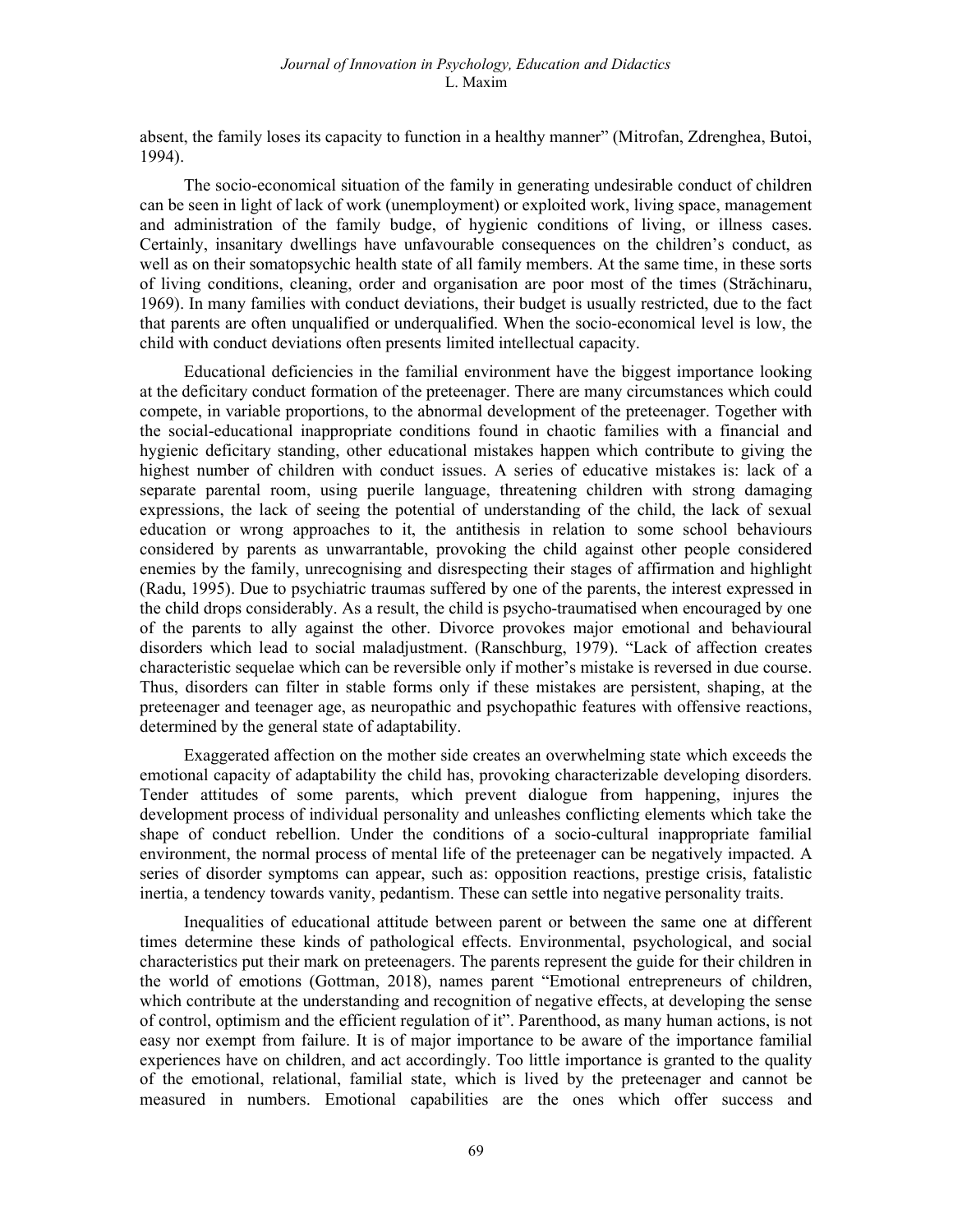#### Journal of Innovation in Psychology, Education and Didactics L. Maxim

accommodation in a provoking, stressful environment, which needs continuous analysis and emotional self-regulation. Children memorise the majority of emotional lessons from their parents. This includes the ability to control urges, to motivate themselves, to understand social clues of other people, to adapt to fast and spectacular changes of life, knowing how to manage agitation and anxiety.

Having 'emotional intelligence' does not mean being happy all the time, but it means to accept all the emotions we are dealing with, both pleasant (joy, love, satisfaction, gratitude etc.), as well as unpleasant (anger, fear, aversion, sadness, jealousy etc.), and manage them in a way that we can live our lives in the best way possible. Actually, any type of emotion is necessary. Any feeling deserves to be lived and expressed. It has to be managed in the best way, but never repressed. Having this starting point, that emotion does not have to be repressed, we cannot forget the emotional concept, and so, the emotional intelligence (Nelson, 2012). By studying this altruistic problem, out of various scientific concepts we can affirm the fact that emotional intelligence can be understood as being the human capacity of seeing feeling appropriately, as well as the capacity of adjusting and change their spiritual state, which leads to favour emotions, health, well-being control, and especially making decisions. Every decision-making process represents aa tight connection with emotional intelligence. Emotional intelligence influences the quality of human life, of their relationships, ideas, projects, their way of dealing with hardship and life as a whole. According to Goleman (2007), "the key to correct personal decision-making is to be in tune with our feelings".

It is noteworthy that emotional intelligence is the result of a learnt set of attitudes and behaviours which has as long-term repercussions the optimisation of social relationships, the development of self-respect, as well as respecting personal rights, improving the ability of making responsible decisions, and good control and management of inter-personal relationships. In other words, emotions can become a very useful tool in controlling the options and decisions we are making. Emotional intelligence represents the main vector at preteenager age. Emotional intelligence comprehends a wide range of important emotional qualities in order to ensure success: empathy, feeling understanding, urge control, independence and the ability of controlling and adjusting our and other people's state of mind, motivation, self-respect etc. The intervention of emotional education and its development is necessary and vital, because a developed emotional intelligence means efficient control of negative feelings, positive thinking, growing the capacity of being emphatic and taking care of others, allows making connections through prosocial behaviours, allows reaching our objectives as well as tolerance of failure (Stein, 2003, White, 2011). As a result, emotional intelligence plays a central role in developing preteenager behaviour.

Learning about emotions, how to recognise, control and manage them is a fundamental objective of any education. Emotional education functions not only through words and actions, but also through examples offered by parents to their children, showing them how feelings work in their marital relationship. A proper education pointed towards developing emotional intelligence favours overstepping different life situations, managing the requirements of modern society in an adaptive manner. Parents serve as an example of behaviour for their children. The vast majority of models are learnt from parents. In order to develop emotional intelligence, it is essential that preteenagers parents have themselves an increased level of emotional intelligence. This feeling of security offers them a foundation to rely on when they need attention, comfort or affection. If preteenagers live in a space where emotional intelligence is high, they will develop good emotional intelligence fast and naturally. If the preteenager sees their parent admitting their emotions by understand their signification, as well as understand and expressing them constructively, he will imitate the emotional style of the parent. This way, they will optimise and develop a right emotional intelligence (Răscanu, 1999).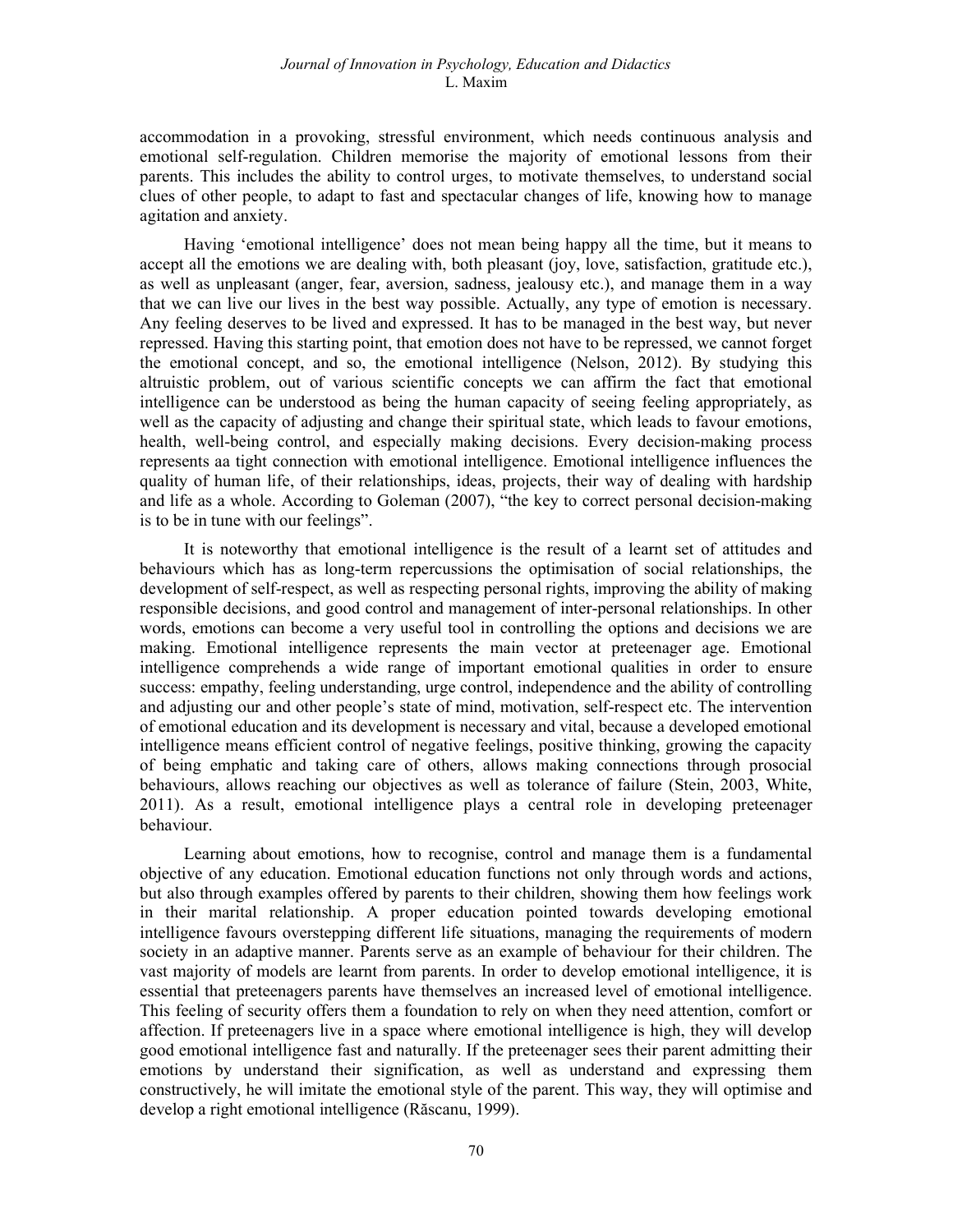Family is the place where the child learns the pattern of first contacts with the adult, and the behaviour he adopts in the familial circle set the ground for his future conduct. The affective atmosphere in the family is very important for developing emotional intelligence. Gottman (2018), says that kids whose parents constantly practice this emotional training enjoy better physical health and behave better academically wise compared to children whose parents do not do this. These 'emotionally trained' children have easier friendships, less behaviour problems and positive feelings. In addition, these children express fewer negative feelings and more positive ones. In conclusion, they are healthier on an emotional level. Councillors, sociologists and other knowledgeable researchers in our country as well as in other countries researched in the context of behaviour disorders in children and teenagers, the influence of familial factors. The humanisation of the preteenagers and his personality are decided by environmental socio-cultural factors, in which his education in the familial circle has a defining role.

We will stop next on a number of causes which belong to the familial environment, more specifically to its diversity, which can have a negative influence on the development of the child's behaviour (Stănică, 1994), so:

- intrafamilial misunderstandings and home separation (can trigger in children's emotional disorders and pathological tendencies of evolution in time, fact that can lead to behavioural deviations);

- separation of the familial group through severe chronic diseases or through death of one parent (aside from economic hardship and emotional frustration, can also lead to anxiety and loneliness);

- the absence of one of the parents can negatively influence the development of the child's personality through the lack of an identification figure, necessary in the future forming of personality;

- divorce (leads to a series of ambiguous situations on the parents' side, which, aside from the anxiety and insecurity instilled into the child, can create some resentment or can be seen as a model to follow);

- parental mental pseudo debility (presents multiple behavioral implications with distorted character and is tied to multiple educational deficiencies present in this environment).

Paired with the traditional misunderstandings between parents, the mental discomfort caused by familial tensions, incapacity of parents or negligence towards children, represents the 'deck' on which the child steps, the future young adult towards antisocial behaviour. Parents play a significant role in determining preteenager performances in order to assimilate a solid and peaceful sense of reality. References coming from the external socio-cultural environment dictate human behaviour. These references, guided by cultural-scientifical, aesthetic, ethical, philosophical values, of behavioural models and uncertain situations impelled by socio-economic relations, are internalised by the human individual through the learning, training and educational process, forming a symbol of the external world and a behavioural programme, necessary for his accommodation in the socio-cultural environment he lives it (Molnar, 1999) By internalising the external conditions offered by the environment related to his personality, the man adapts to these conditions due to the plasticity of the cerebral cortex and its learning capacity, gaining new behaviours (Oancea-Ursu, 1998). "The first contacts with the environment", affirms L. Iacob (Neculau, 1996), "are more of social nature rather than physical, and his innate abilities (to feed himself, to cry, to ask and feel physical contact) prepare the ground for realising interactions with others.

The conscience of multiple forms of existence will be done gradually, during childhood and teenagerhood, but also during adulthood". It can be appreciated that on the level of personality development are confrontations, aspirations, and on another hypothetical level it can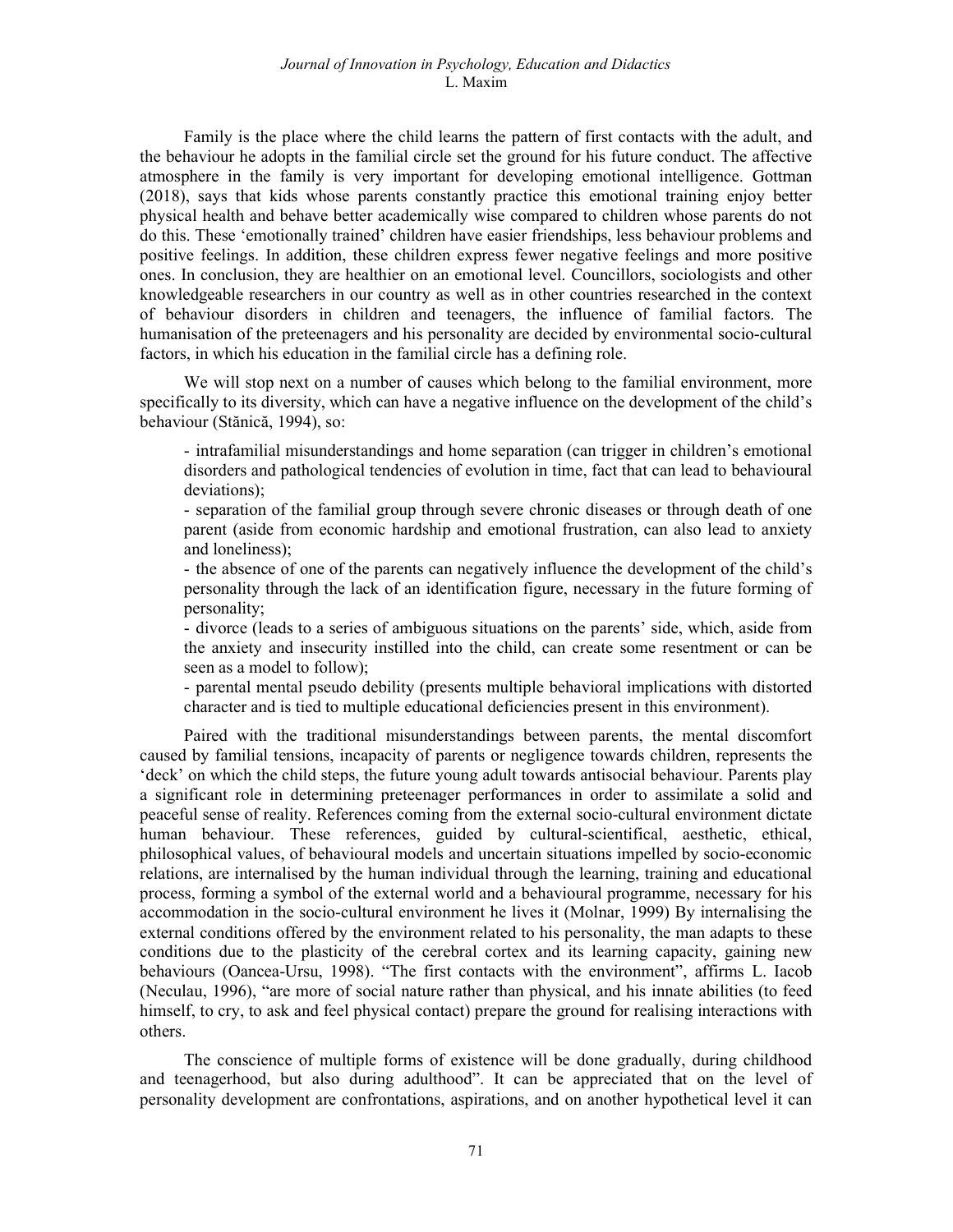be configured a range of affective, emotional disorders which generate depression and behavioural dispersion. By that, we refer to unit disintegration and the pattern in the psychic structure, being outlined the equation personality – environment.

Behaviour disorders have reactional character towards the environment conditions, out of which we mention the lack of affection which cohabits some preteenagers which are deprived of maternal and paternal love and attention, familial dissociation such as: divorce, constant disagreements between parents, concubinage, parental alcoholism, the place of the child in the family and the inequalities shown by parents between their children. It is crucial that education in family to be made in a disciplined, invariable, comprehensive manner, as that the preteenager to successfully overcome psychological phases in their lives, through which, the manifestations of liberty, sovereignty, need of affirmation, extravagance or affective diversity. A moderate parental authority, just and hierarchical can stop all rebellion reactions of the preteenager.

All parents' efforts must be directed towards creating an ideal familial environment for the child's development, in which there is no possibility of intolerance reactions from him. (Druță, 1998). As a result, the family is the first group the child is part of, it is the place where basic needs are satisfied: love and security, the need of new experiences, stimulation, the need to be appreciated and be recognised for his qualities, the need of taking responsibilities, the child's basic physiological needs. The familial context is the ideal place to learn and develop emotional abilities through interhuman relationships. This is where the first interpersonal relationships and affective connections take place, which have to be promoted constantly, through gaining experience continuously. In conclusion, through understanding and managing emotions, there is a personal and group influence in the family and then, in the following social context. The familial climate represents a fundamental variable of personal wellbeing. Familial and parental styles influence the improvement of social abilities and prosocial behaviours during this period. However, not all families assure the appropriate climate to favour proper development of emotional intelligence. Familial stress impacts the mental development and can then cause both mental and emotional problems (Parkinston, 1993, Dimitriu, 1973). Conflictual familial climates cultivate shortages in the emotional capacity of preteenagers.

## 3. Conclusions

The familial environment is considered the strongest factor in the emotional society, it is in fact the school where the first lessons in relation to emotional life are learnt, to the establishment of connections with the external and internal world reality, to developing the capacity of controlling the time course of emotion, to express feelings, becoming a demonstration of welldirected emotional intelligence. In this context, it is of major importance to promote emotional education in order to improve the development of emotional competency as a fundamental element of human development, with the ultima purpose of being trained for life, for personal and social growth.

The projection and implementation of education socio-emotional programs, as an emotional socialising strategy, both direct and indirect, favours the transposal of norms, values, support, affective and disciplinary actions, being the fundamental pillars in developing emotional intelligence and unravel conflicts. The best way of obtaining an appropriate education in managing emotions is to flourish the elements of emotional intelligence: self-awareness, selfcontrol, empathy, motivation to achieve and social abilities.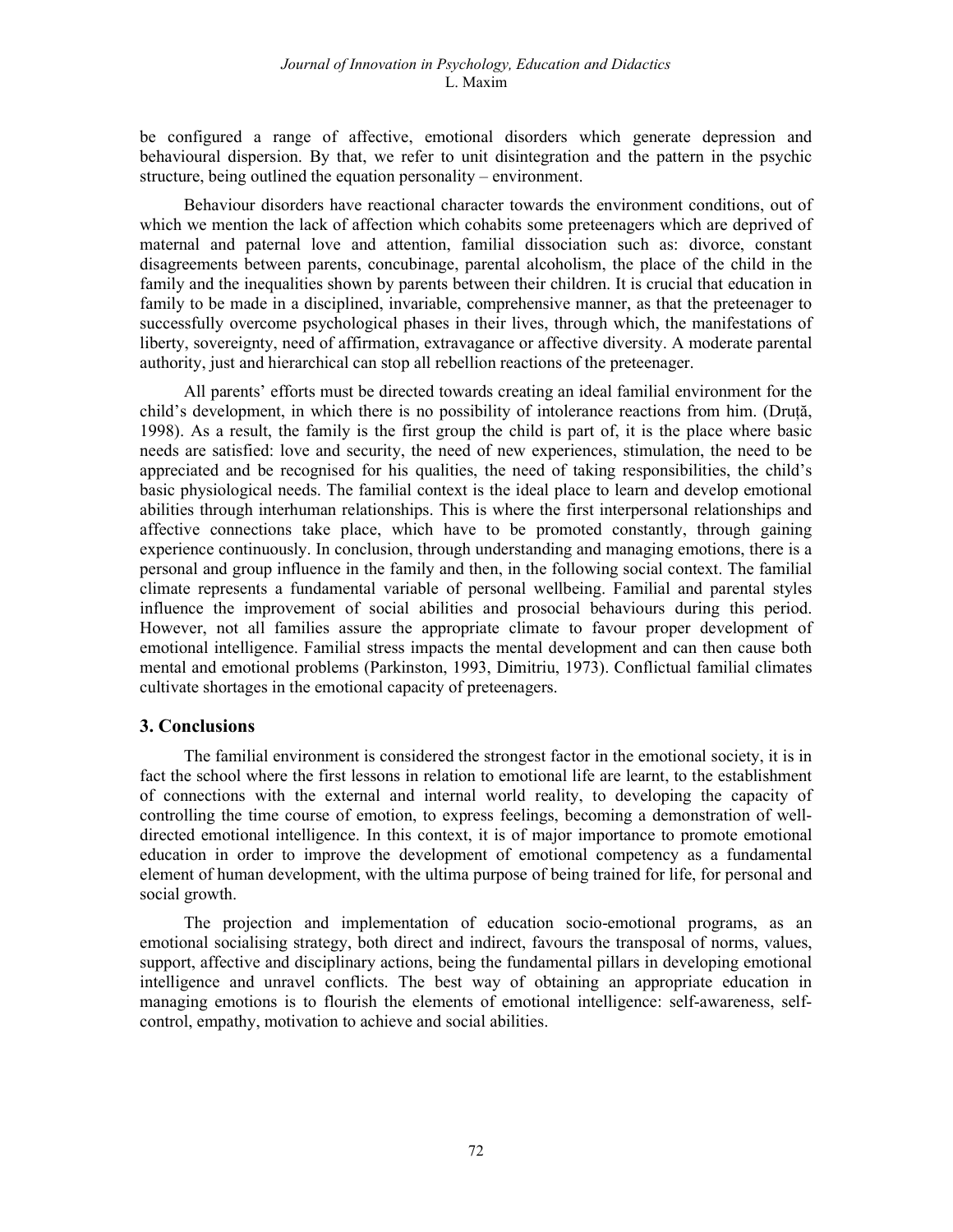## **References**

- Cretu, T. (2005). Psihologia adolescentului și adultului [Adolescent and adult psychology]. Ministry of Education and Research.
- Cretu, T. (2011). Psihologia vârstelor [The psychology of ages]. Bucharest: Credis.
- Cuznetov, L. (2004). Curriculum. Educația pentru familie [Curriculum. Family education]. Chişinău: Museum.
- Dimitriu, C. (1973). Constelația familială și deformările ei [The family constellation and its deformations]. Bucharest: Didactic and Pedagogical Publishing House.
- Druță, F. (1998). *Psihologia familiei* [Family psychology]. Bucharest: Didactic and Pedagogical Publishing House.
- Goleman, D. (2007). *Inteligența emoțională* [Emotional intelligence]. Bucharest: Curtea Veche.
- Gottman, J., & DeClaire, J. (2018). Parenting: Cum să creștem copiii inteligenți emoțional [Parenting: How to raise emotionally intelligent children]. Bucharest: Psychology Page.
- Minulescu, M. (1966). Chestionarele de personalitate în evaluarea psihologică [Personality questionnaires in psychological evaluation]. Bucharest: Garell Publishing House.
- Mitrofan, N., & Ciupercă, C. (1998). Incursiune în psihosociologia si psihosexologia familiei [Foray into family psychosociology and psychosexology]. Bucharest: Mihaela Press.
- Mitrofan, N., Zdrenghea, V., & Butoi, T. (1994). Psihologie judiciară [Legal psychology]. Bucharest: Sansa Publishing and Press House.
- Molnar, M. (1999). Sărăcia si protectia socială [Poverty and social protection]. Bucharest: Publishing House of the Foundation "Romania de mâine".
- Murdock, G. P. (1949). Social structure. New York: The MacMillan Company.
- Neculau, A. (1996). Psihologie socială [Social psychology]. Iasi: Polirom.
- Nelson, B. (2012). Codul emoțiilor [The code of emotions]. Brasov: The Divine Truth.
- Oancea-Ursu, Gh. (1998). Ereditatea si mediul în formarea personalitătii [Heredity and the environment in personality formation]. Bucharest: All Educational.
- Parkinston, L. (1993). Separarea, divortul și familia [Separation, divorce and family]. Bucharest: Alternativ.
- Pavelcu, V. (1982). Caracterele afectivității în cunoașterea de sine și cunoașterea personalității [The characters of affectivity in self-knowledge and knowledge of personality]. Bucharest: Didactic and Pedagogical Publishing House.
- Radu, N. (1995). *Psihologia vârstelor* [The psychology of ages]. Bucharest: Romania de mâine.
- Ranschburg, J. (1979). *Frică, supărare, agresivitate* [Fear, anger, aggression]. Bucharest: : Didactic and Pedagogical Publishing House.
- Rășcanu, R. (1999). Neuropsihofiziologia devianței la adolescenți și tineri [Neuropsychophysiology of deviance in adolescents and young people]. Bucureşti: Actami.
- Schiopu, U. (1997). Criza de originalitate la adolescenti [The crisis of originality in adolescents]. Bucharest: : Didactic and Pedagogical Publishing House.
- Stănică, C., & Vrăsmas, E. (1994). Terapia tulburărilor de limbaj [Therapy of language disorders]. Bucharest: Universul.
- Stein, S.J., & Book, H.E. (2003). Forța inteligenței emoționale: inteligența emoțională și succesul vostru [The power of emotional intelligence: emotional intelligence and your success]. Bucharest: ALLFA.
- Străchinaru, I. (1969). Devierile de conduită la copii [Deviations in children's behavior]. Bucharest: Didactic and Pedagogical Publishing House.
- Verza, E., & Schiopu, U. (1997). Psihologia vârstelor: Ciclurile vietii [The psychology of ages: Life cycles]. Bucharest: : Didactic and Pedagogical Publishing House.
- White, E. (2011). Minte, caracter, personalitate [Mind, character, personality]. Bucharest: Viaţă şi sănătate.